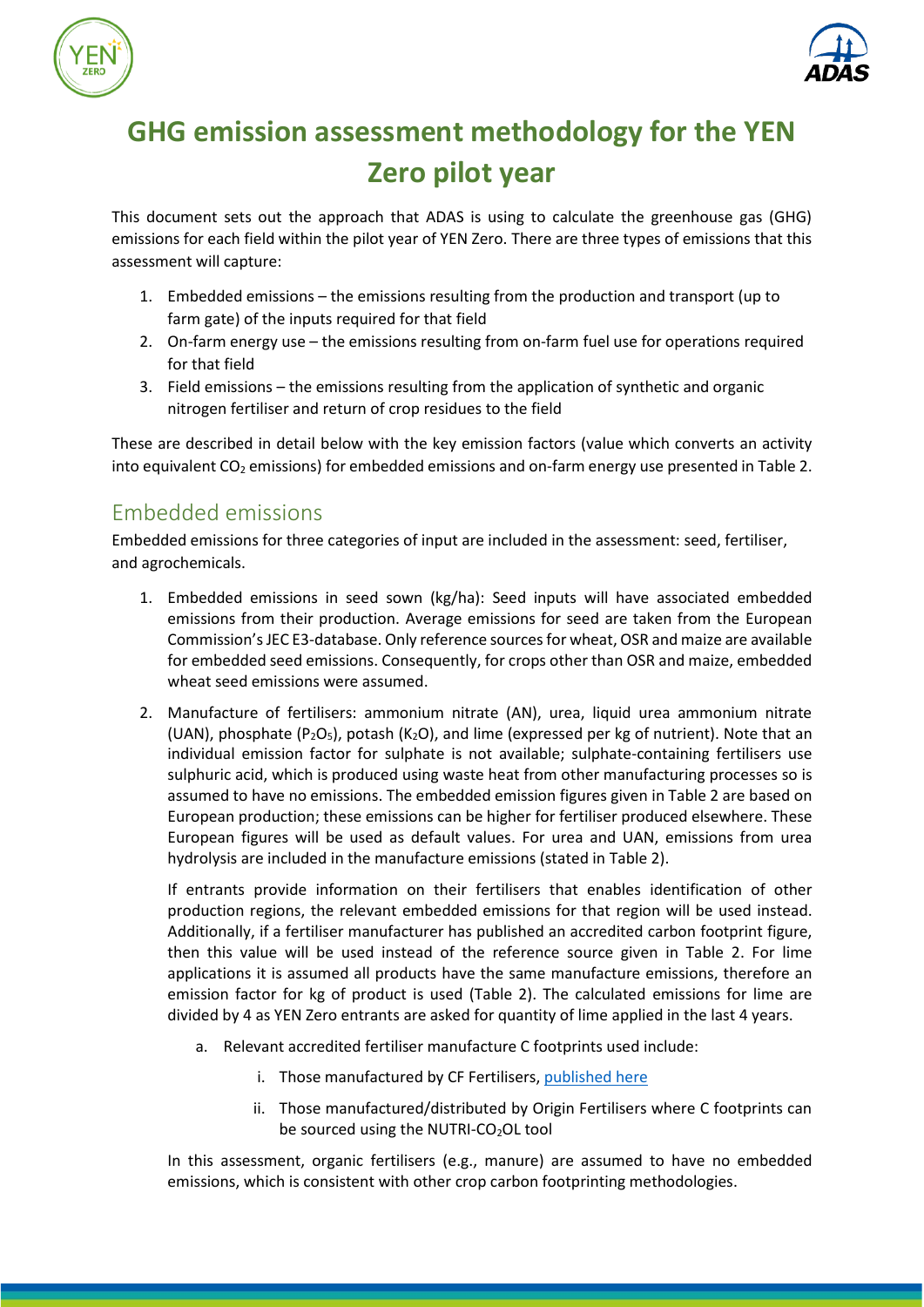



3. Manufacture of agrochemicals: fungicide, herbicide, insecticide, and plant growth regulators (PGRs). The CO2e emissions associated with the manufacture of agrochemicals is based on the number of applications made. Standard figures of kg of ai in each application of each agrochemical type (herbicide, fungicide, PGR, and insecticide) were estimated based on data from the Defra Pesticide Usage Survey (Garthwaite et al., 2020). The statistics of weight of active ingredient (ai) and the area treated (ha) were used to calculate average kg ai/ha for each application. An emission factor was then used to convert kg of ai/ha into kg  $CO<sub>2</sub>e/ha$ (Table 2). The emission factor for PGRs (kg  $CO<sub>2</sub>e/kg$  ai) was assumed to be the same as herbicides as no data could be found from the pesticide manufacture reference source.

### On-farm energy use

For calculating emissions from on-farm energy use, we are interested in the amount of fuel used for field operations and grain drying. Participants supplied information on these either by providing the actual fuel use, if it was measured, or by providing a list of farming operations that were conducted for each field. These operations are cultivations, sprayer and fertiliser passes, harvesting, and baling straw.

For this we are using the latest dataset from BEIS [\(2021\).](https://www.gov.uk/government/publications/greenhouse-gas-reporting-conversion-factors-2021) This includes emission factors for the use of Diesel *(100% mineral diesel, not blended with biofuel)*, both for its use and for the emissions associated with its extraction, refining and transportation (the *well-to-tank* emissions).

- 2.706 kg  $CO<sub>2</sub>e/l$ itre (use)
- 0.629 kg  $CO<sub>2</sub>e/litre$  (production)
- Total emissions: 3.334 kg  $CO<sub>2</sub>e/litre$  (total emissions)

Fuel provided by entrants was not used to calculate emissions from operations due to the disparity between the two methods and not all entries providing fuel use figures. Instead, the energy requirements for each field operation were used to calculate emissions from operations, listed in Table 2. Where entrants have detailed cultivation strategy as 'deep non-inversion', a sum of 'drill', 'roll', and 'disc' is used. These energy requirements are based on figures from Williams et al. (2006). Soil texture was not considered when calculating energy use; all sites were assumed to be of a loam soil. Emissions are calculated using the above emission factor assuming there are 38 MJ/l diesel, which gives  $0.0877$  kg  $CO<sub>2</sub>e/MJ$ .

Emissions associated with grain drying are calculated based on the amount of material being dried, the starting moisture content and final moisture content. The energy required for drying crops to achieve stable storage is equivalent to  $10.4$  kg CO<sub>2</sub>e/tonne of grain/% moisture loss required (Mortimer et al. 2004). These associated emissions are applied to crops which are more than 0.5% higher in moisture content compared to the standard moisture contents stated in Table 1.

| Crop type          | Standard moisture content (%) |  |  |  |
|--------------------|-------------------------------|--|--|--|
| Wheat              | 15                            |  |  |  |
| <b>Barley</b>      | 15                            |  |  |  |
| Oats               | 15                            |  |  |  |
| <b>Triticale</b>   | 15                            |  |  |  |
| Rye                | 15                            |  |  |  |
| Oilseed rape       |                               |  |  |  |
| <b>Field beans</b> | 15                            |  |  |  |

**Table 1.** Standard moisture contents of crop products in YEN Zero for grain drying purposes.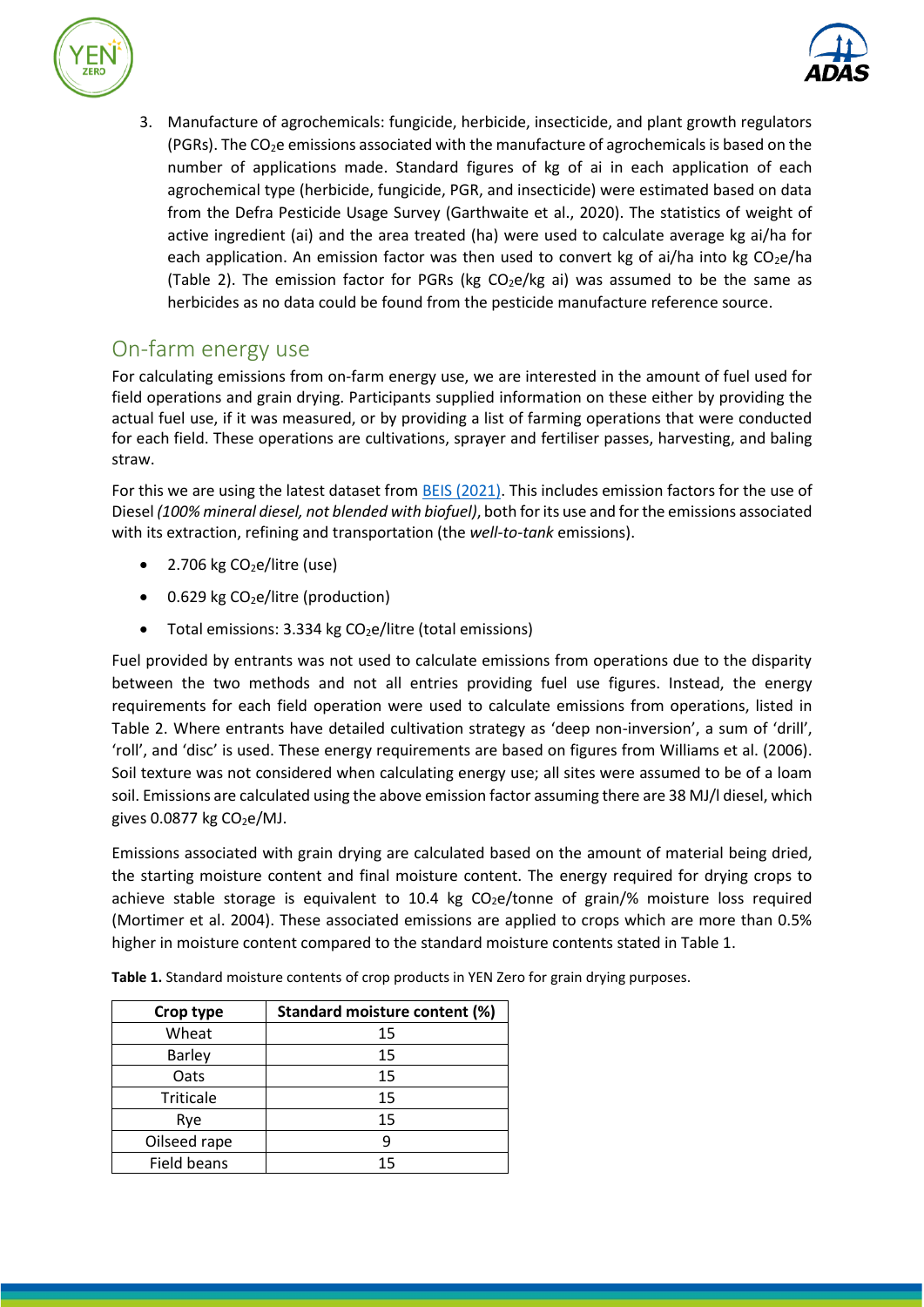



| Combining peas  | 15                 |  |  |  |
|-----------------|--------------------|--|--|--|
| Linseed         |                    |  |  |  |
| Maize $-$ grain | 13                 |  |  |  |
| Forage crops    | No drying required |  |  |  |
|                 |                    |  |  |  |

### Field emissions

When nitrogen fertiliser (either manufactured or organic) is added to the land, some of the nitrogen is lost as nitrous oxide. These emissions also occur from decomposition of crop material that remains on the field. These field emissions are a major contributor to overall emissions from agriculture, potentially contributing over half of the emissions from crop production. There are several pathways in which this nitrous oxide can be produced:

- Direct emissions of nitrous oxide from the soil following fertiliser application
- Indirect emissions of nitrous oxide from ammonia volatilisation following fertiliser application
- Indirect emissions of nitrous oxide from nitrates that are leached following fertiliser application
- Direct emissions of nitrous oxide from decomposing crop material left in the field

There are various means of calculating these emissions. Given that these field emissions are influenced by a range of factors (e.g., weather, soil type, application method) these calculations are approximations based on average data collected from UK field experiments. The approach that YEN Zero is taking is to use the newly built Environmental Benchmarking Calculation Engine (EBCE) that has been developed by ADAS for the AHDB. The EBCE calculates field emissions for a given set of field data (e.g., nitrogen fertiliser application rate, date of application, yearly rainfall). The approach that is taken aligns with that of the UK GHG Inventory (see Brown et al., 2021 and appendices for detailed methodology), which is the way that the UK quantifies GHG emissions from each sector of the economy.

For organic materials,  $N_2O$  emissions are calculated based on total N content of the material, and proportion of ammoniacal-N in the material to calculate emissions associated with volatolisation. Figures for the different manure types are sourced from RB209.  $N_2O$  emissions from crop residues are calculated using above and belowground crop nitrogen content figures from the UK GHG Inventory. The global warming potential of 298 was used to convert  $N_2O$  emissions to  $CO_2$  equivalent emissions, in line with the inventory approach.

Alongside nitrous oxide emissions, the UK GHG Inventory also includes emissions from land use change; in YEN Zero we are assuming that no land use change has occurred, and all fields have not been recently converted from pasture or woodland.

For more detail on how direct and indirect  $N_2O$  emissions are calculated in YEN Zero, please refer to the appendices.

#### **Notes**

In the pilot year of YEN Zero several decisions have been made to simplify the data collection and analysis process. Firstly, we are not including emissions from capital items (e.g., the manufacture of tractors). Generally, these are only a very minor part of the overall farm GHG emissions. Secondly, the process does not include the allocation of emissions between co-products. Where straw is baled, this yield is not considered, and all emissions are allocated to the grain in the product carbon footprint.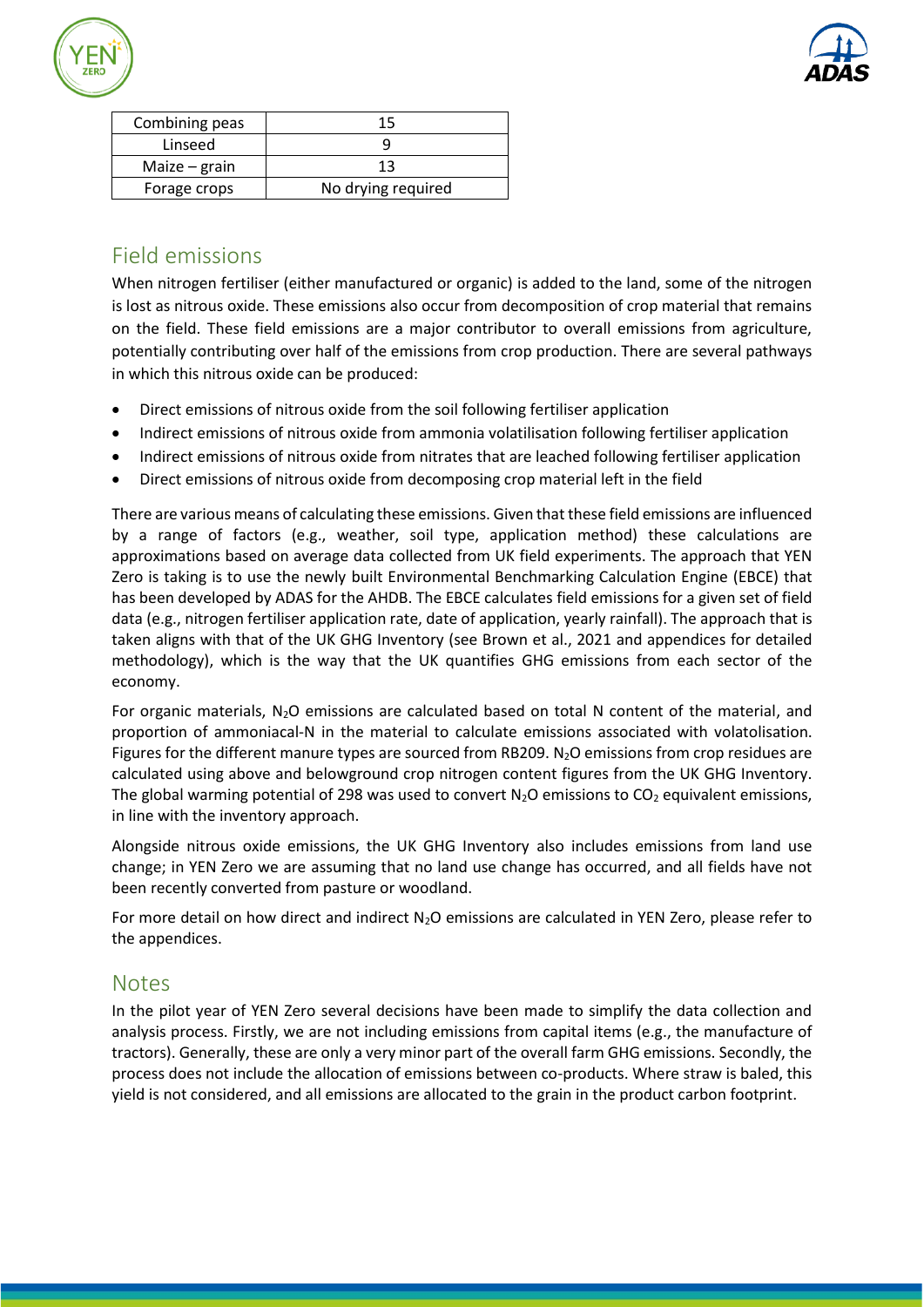



**Table 2.** Greenhouse gas (GHG) emission factors for crop inputs and operations used to calculate GHG intensities of crop production.

| Input                               | <b>Default Rate Used</b> |          | Reference                 | <b>Emission Factor</b>     |                            | Reference                                   |  |  |
|-------------------------------------|--------------------------|----------|---------------------------|----------------------------|----------------------------|---------------------------------------------|--|--|
| Seed (cereals/OSR/maize)            | N/A                      |          |                           | 0.276/0.73/0.35            | kg CO <sub>2</sub> e/kg    | European Commission; JEC E3-database (2008) |  |  |
| Pesticide manufacture               |                          |          |                           |                            |                            |                                             |  |  |
| Herbicide                           | 0.452                    |          |                           | 8.985                      |                            |                                             |  |  |
| Insecticide                         | 0.050                    | kg ai/ha | Garthwaite<br>(2020)      | 25.134                     | kg CO <sub>2</sub> e/kg    | Green (1987)                                |  |  |
| Fungicide                           | 0.294                    |          |                           | 6.009                      |                            |                                             |  |  |
| Growth Regulator                    | 0.481                    |          |                           | 8.985                      |                            |                                             |  |  |
| Fertiliser manufacture              |                          |          |                           |                            |                            |                                             |  |  |
| Ammonium nitrate                    |                          |          |                           | 3.40                       |                            |                                             |  |  |
| Urea                                |                          |          |                           | $1.91 (+1.6)^a$            |                            |                                             |  |  |
| <b>UAN</b>                          |                          |          |                           | $2.60$ (+0.8) <sup>a</sup> | kg CO <sub>2</sub> e/kg of |                                             |  |  |
| CAN                                 | N/A                      |          |                           | 3.52                       | nutrient                   | Brentrup et al. (2018)                      |  |  |
| $P_2O_5$                            |                          |          |                           | 0.38                       |                            |                                             |  |  |
| K <sub>2</sub> O                    |                          |          |                           | 0.42                       |                            |                                             |  |  |
| Lime                                |                          |          |                           | 0.07                       | kg CO <sub>2</sub> e/kg of |                                             |  |  |
|                                     |                          |          |                           |                            | product                    |                                             |  |  |
| <b>Operations</b>                   |                          |          |                           |                            |                            |                                             |  |  |
| Ploughing                           | 1350                     | MJ/ha    | Williams et al.<br>(2006) | 0.08764                    |                            | BEIS (2021)                                 |  |  |
| Power harrow                        | 913                      |          |                           |                            | kg CO <sub>2</sub> e/MJ    |                                             |  |  |
| Drill                               | 280                      |          |                           |                            |                            |                                             |  |  |
| Roll                                | 248                      |          |                           |                            |                            |                                             |  |  |
| <b>Disc</b>                         | 784                      |          |                           |                            |                            |                                             |  |  |
| Shallow min till                    | 784                      |          |                           |                            |                            |                                             |  |  |
| Strip tillage                       | 578                      |          |                           |                            |                            |                                             |  |  |
| Direct drill                        | 372                      |          |                           |                            |                            |                                             |  |  |
| Sprayer                             | 114                      |          |                           |                            |                            |                                             |  |  |
| Fertiliser spreader                 | 105                      |          |                           |                            |                            |                                             |  |  |
| Lime spreading                      | 336                      |          |                           |                            |                            |                                             |  |  |
| Combine harvest - straw chopped     | 1134                     |          |                           |                            |                            |                                             |  |  |
| Combine harvest - w/o straw chopped | 1096                     |          |                           |                            |                            |                                             |  |  |
| Grain carting                       | 399                      |          |                           |                            |                            |                                             |  |  |
| Grain drying                        | N/A                      |          |                           | 10.4                       | kg CO <sub>2</sub> e/t/%   | Mortimer et al. (2004)                      |  |  |
| Baling                              |                          | N/A      |                           | 16                         | kg CO <sub>2</sub> e/ha    | John Nix (2021)                             |  |  |
| Fuel                                |                          |          |                           | 3.33427                    | kg CO <sub>2</sub> e/I     | BEIS (2021)                                 |  |  |

aEmissions from urea hydrolysis included in manufacture emissions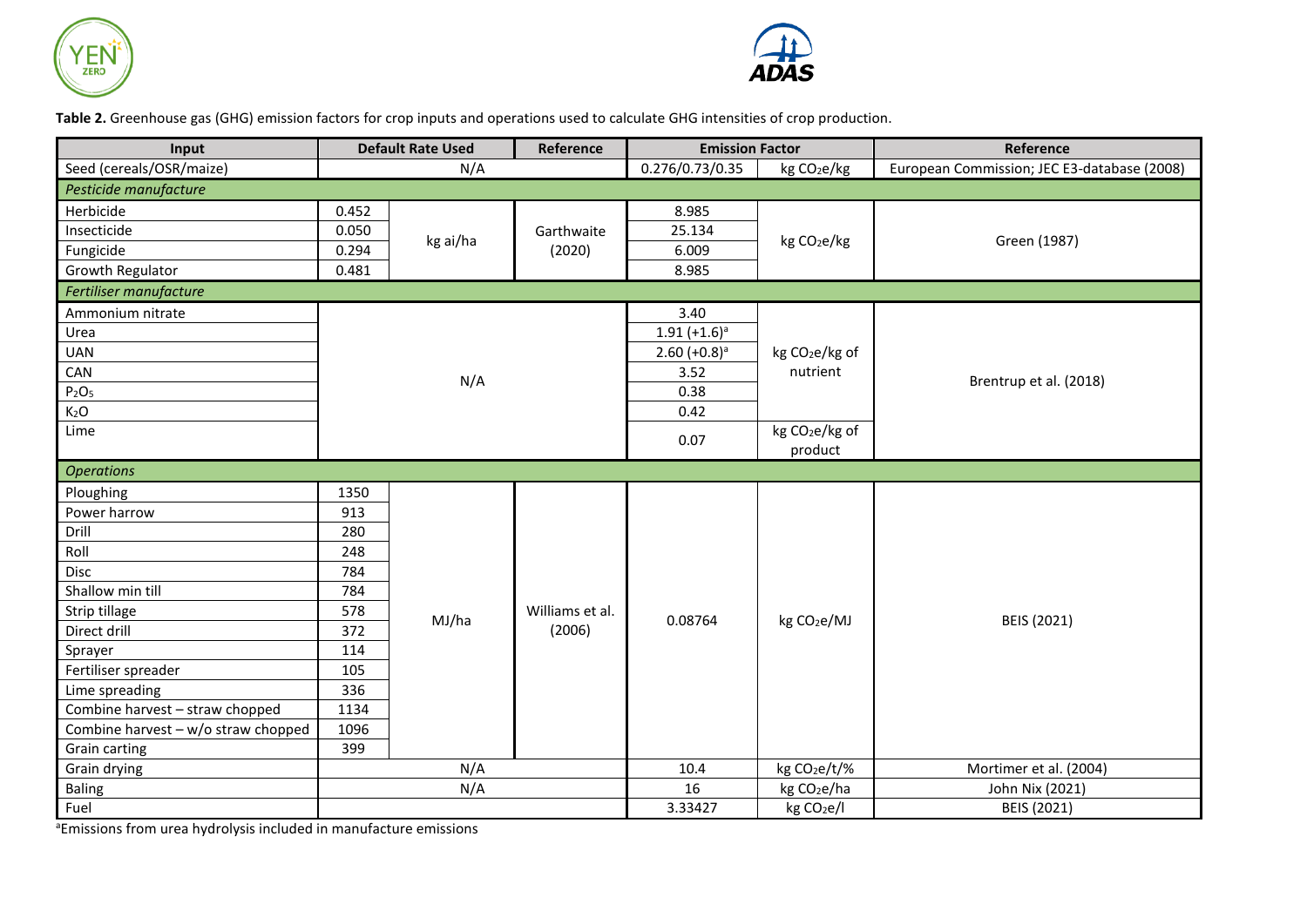



- BEIS. 2021. Conversion factors 2021: condensed set (for most users) revised January 2022. Available a[t https://www.gov.uk/government/publications/greenhouse-gas-reporting](https://www.gov.uk/government/publications/greenhouse-gas-reporting-conversion-factors-2021)[conversion-factors-2021](https://www.gov.uk/government/publications/greenhouse-gas-reporting-conversion-factors-2021) [Accessed 27<sup>th</sup> January 2022]
- Brentrup, F., Lammel, J., Stephani, T., Christensen, B. 2018. Updated carbon footprint values for mineral fertilizer from different world regions. *11th International Conference on Life Cycle Assessment of Food 2018 (LCA Food)*.
- Brown, P., Cardenas, L., Choudrie, S., Del Vento, S., Karagianni, E., MacCarthy, J., Mullen, P., Passant, N., Richmond, B., Smith, H., Thistlethwaite, G., Thomson, A., Turtle, L., Wakeling, D. 2021. UK Greenhouse Gas Inventory, 1990 to 2019. Annual report for submission under the Framework Convention on Climate Change.
- Chadwick, D., Misslebrook, T., Gilhepsy, S., Williams, J., Bhogal, A., Sagoo, L., Nicholson, F.,Webb, J., Anthony, S., Chambers, B. (2005). Ammonia Emissions and Crop N Use Efficiency. Report for WP1b of Defra Project NT2605: 'The Behaviour of Some Different Fertiliser-N Materials – Main Experiments'. London: Defra.
- European Commission. 2008. Biograce, Harmonised calculations of biofuel greenhouse gas emissions in Europe. JEC E3-database.
- Garthwaite, D., Ridley, L., Mace, G., Parrish, G., Barker, I., Rainford, J., MacArthur, R. 2020. Arable Crops in the United Kingdom. *Pesticide Usage Survey Report 284*; pp 1-98.
- Green, M.B. 1987. Energy in pesticide manufacture, distribution, and use. In *Energy in Plant Nutrition and Pest Control*; Helsel, Z.R., ed.; Energy in World Agriculture; Elsevier: Amsterdam, 2; 165- 177.
- IPCC, De Klein, C. A. M., Novoa, R. S. A., Ogle, S. M., Smith, K. A., Rochette, P., Wirth, T. C., McConkey, B. G., Mosier, A., & Rypdal, K. 2006. Chapter 11: N2O Emissions from managed soils, and CO2 emissions from lime and urea application. In *2006 IPCC Guidelines for National Greenhouse Gas Inventories; Volume 4: Agriculture, Forestry and Other Land Use*. International Panel on Climate Change.
- John Nix (2021) John Nix Pocketbook for Farm Management. 51<sup>st</sup> edition.
- Misselbrook, T., Cardenas, L., Camp, V., Thorman, R., Williams, J., Rollet, A. and Chambers, B. (2014) An assessment of nitrification inhibitors to reduce nitrous oxide emissions from UK agriculture. Environment Research Letters, 9, 11 pp.
- Mortimer, N. D., Elsayed, M. A., Horne, R. E., 2004. *Energy and Greenhouse Gas Emissions for Bioethanol Production from Wheat Grain and Sugar Beet*. Sheffield, UK: Sheffield Hallam University: Final Report no. 23/1.
- Yang, M., Fang, Y., Sun, D. and Shi, Y. (2016) Efficiency of two nitrification inhibitors (dicyandiamide and 3,4-dimethpyrazole phosphate) on soil nitrogen transformations and plant productivity: a meta-analysis. Nature Scientific Reports, 6, 22075, 10 pp.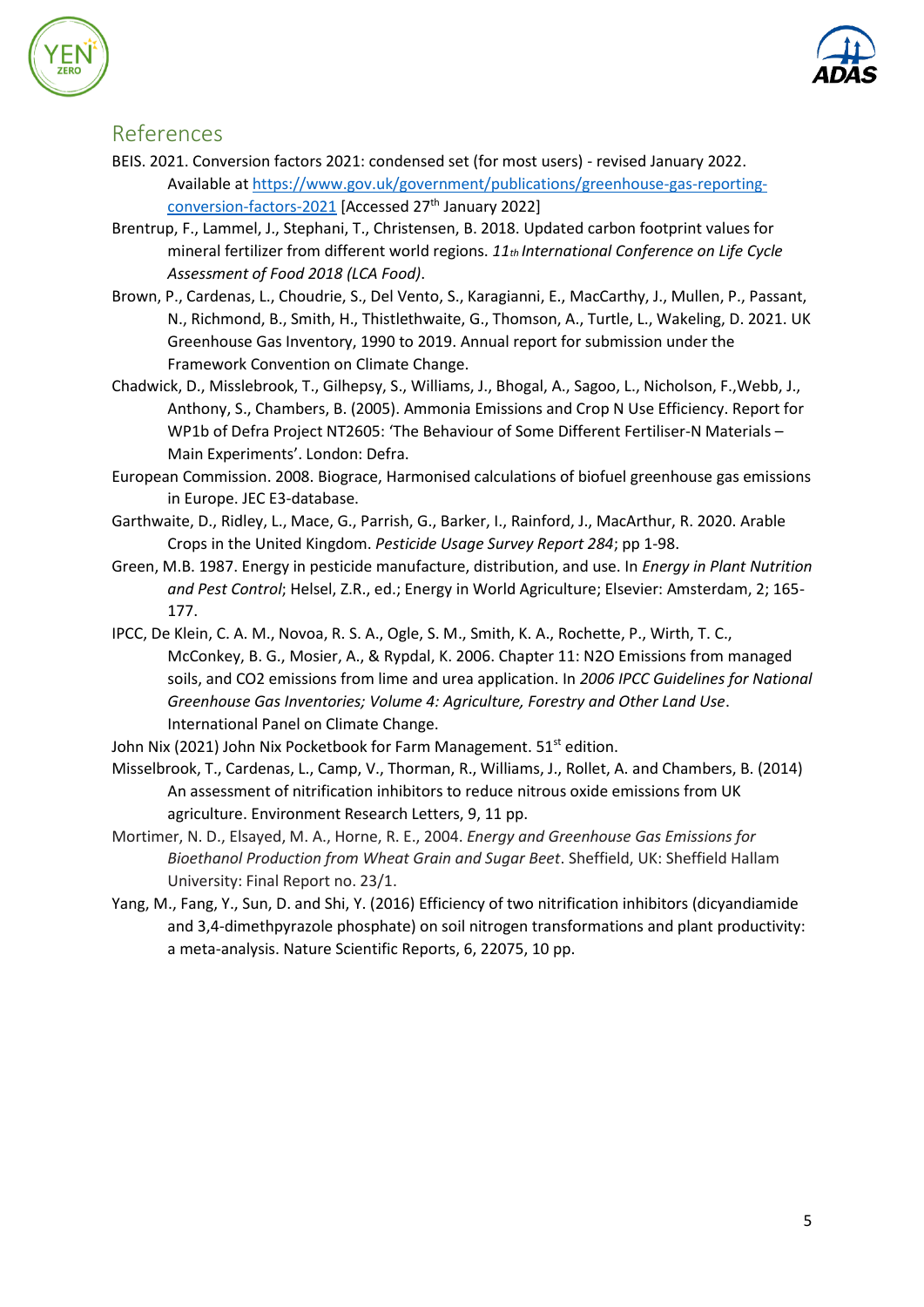



# **Appendix**

#### Calculating direct and indirect  $N_2O$  emissions from N fertiliser applications

Direct and indirect emissions associated with the application of nitrogen (N) fertilisers were calculated using IPCC 2006 (De Klein et al., 2006) Tier 2 methodology, implementing UK-specific emissions factors and parameters where available. This UK-specific data is sourced from the UK GHG inventory (Brown et al., 2021). Total direct N2O emissions following N application were calculated using equations derived from Brown et al. (2021), which are specific to the UK environment. The relationship between N applied (N) and N2O-N emissions is scaled by annual rainfall (R) for AN based fertiliser. Long term rainfall data from the last 10 years for each MORECS square within the UK was used for each YEN Zero entrant, using the entrant's postcode to determine their location. Weather data was sourced from [DTN.](https://www.dtn.com/)

For urea and UAN there is no inclusion of rainfall in the calculation of  $N_2O$ , due to a lack of experimental evidence. The direct  $N_2O-N$  kg/ha emissions from N fertiliser are calculated net of baseline emissions, calculated from Equations 1 and 2 without N fertiliser, and are converted to  $N_2O$ from the proportion N in  $N_2O$  (44/28).

*Equation 1 (Ammonium Nitrate):*

 $=1*(1.019709*EXP((0.57 + 0.3962 * (R)/1000 -0.0001942 *N + 0.003248 * (R)/1000 *N) *1) -1*(1.019709*ENP((0.57 + 0.3962 * (R)/1000 -0.0001942 *N) + 0.003248 * (R)/1000 *N)$ 1.6297212)

*Equation 2 (Urea and UAN):*

 $=1*(1.01107 * EXP((0.8404 + 0.001518 * N)*1) - 1.6297212)$ 

Indirect N2O emissions from volatilisation and leaching were calculated using the UK GHG inventory (Brown et al., 2021) and IPCC emission factors (De Klein et al., 2006). The fraction of N applied volatilised to ammonia and subsequently deposited was assumed to be 0.0153 for AN, 0.1103 for urea and 0.055 for UAN (Brown et al., 2021), with emissions of 0.01 kg N2O/kg N volatilised (De Klein et al., 2006). The fraction of N leached is assumed to be 0.3 and applies to all fertiliser and crop residue N inputs, with emissions from leached N of 0.0075 kg N2O-N/kg N (De Klein et al., 2006).

For scenarios where a nitrification or urease inhibitor was used the reduction in emissions did not go down to a product level. For nitrification inhibitors a blanket reduction of 43.8% of direct  $N_2O$ emissions was used based on previous research, for all N fertiliser forms (Misselbrook et al., 2014; Yang et al., 2016). The influence of urease inhibitors was derived from UK field experiments which measured ammonia emissions from N fertiliser applications with the inhibitor Agrotain (NT26; Chadwick et al., 2005). A percentage reduction in indirect  $N_2O$  emissions from volatilisation of 70% was used for urea N forms, and 44% for UAN.

#### Calculating  $N_2O$  emissions from crop residues

Direct N<sub>2</sub>O emissions from crop residues were calculated using crop specific figures from the inventory (Brown et al., 2021), which included:

- Dry matter (DM) harvest index (HI) values (the HI value for forage crops was assumed to 1)
- The ratio of below-ground residues to above-ground biomass
- Nitrogen content in above and below ground residues
- The above ground residue retained if residues are removed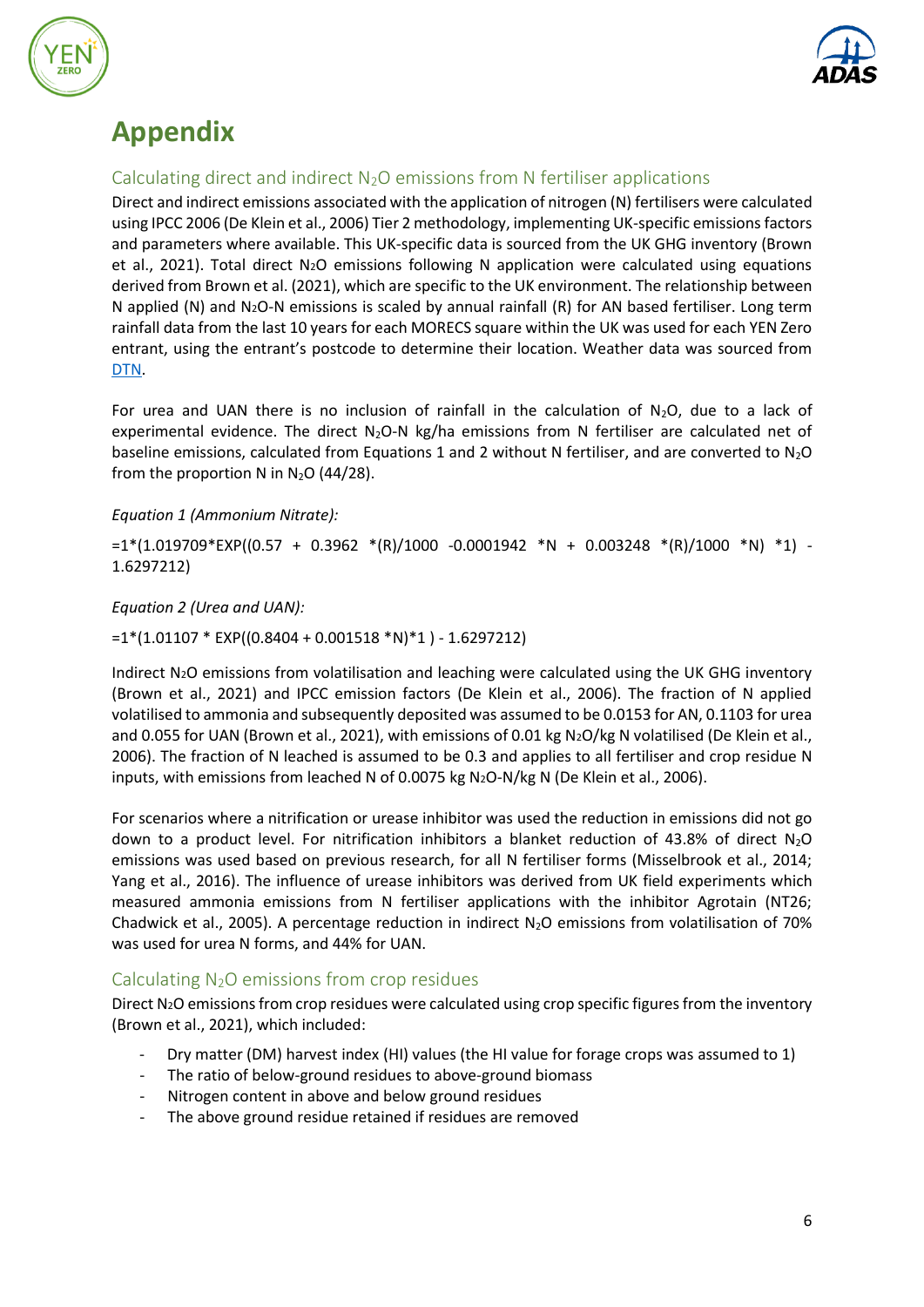



Crop yield was used to calculate the amount of residues produced by each crop, the calculation used to determine residue quantities is listed below along with calculations of quantities of N within the residue.

*Equation 3, calculating above ground residue DM*

*a) Dry matter yield; Y\_dm*

 $=$  Yield  $*$  ((100 – crop moisture %)/100)

*b) Above ground residue DM; Residue\_AG\_dm*

 $=$  Y dm  $*$  ((1-HI)/HI)

*Equation 4, calculating below ground residue DM; Residue\_BG\_dm*

 $= (Y$  dm + Residue AG dm)  $*$  BG to AG ratio

*Equation 5, calculating N content in above and belowground residue*

= (Residue\_AG\_dm \* AG\_N\_content\_residues) + (Residue\_BG\_dm \* BG\_N\_content\_residues)

*Equation 6, calculating residue N if residues are removed from the field* 

 $=$  (AG\_N \* proportion\_AG\_residue\_retained) + BG\_N

For maize, beans and pea crops the IPCC approach is used to calculate  $N_2O$  emissions from crop residues. This uses the below calculation to determine above ground residue quantities:

*Equation 7, IPCC approach to calculate aboveground residue N content*

*a) Residue\_AG\_dm*  $=$  (IPCC\_Slope \* Y\_dm) + IPCC\_intercept *b) AG\_N* = Residue\_AG\_dm \* AG\_N\_content\_residues

Where the slope and intercept values for maize are 1.03 and 0.61 respectively, and the slope and intercept values for beans and peas are 1.13 and 0.85 respectively.

These figures were converted to  $N_2O$  using the same method as above after applying an emission factor of 0.01 derived from IPCC Tier 2 methodology (De Klein et al., 2006). The emissions associated with baling the straw (sourced from John Nix, 2021; Table 2) are also considered when residues are removed.

#### Calculating direct and indirect  $N_2O$  emissions from organic materials and manures

Direct  $N_2O$  emissions from organic materials and manure are calculated by multiplying the total N in the material applied by an emission factor specific to each organic material, sourced from the inventory (Brown et al., 2021). Total N is calculated by multiplying quantity of material applied (t or m<sup>3</sup>/ha) by the total N content of the material (kg/m<sup>3</sup>), sourced from RB209 look up tables.

Indirect N2O emissions from volatilisation and leaching were calculated using the UK GHG inventory (Brown et al., 2021) and IPCC emission factors (De Klein et al., 2006). The fraction of N leached from organic materials is assumed to be 0.3, with emissions from leached N of 0.0075 kg N<sub>2</sub>O-N/kg N (De Klein et al., 2006). The fraction of N applied volatilised to ammonia and subsequently deposited is calculated by adding together the direct NO-N and  $NH<sub>3</sub>-N$  emissions and multiplying by IPCC EF<sub>4</sub>. The equation for this is detailed below.